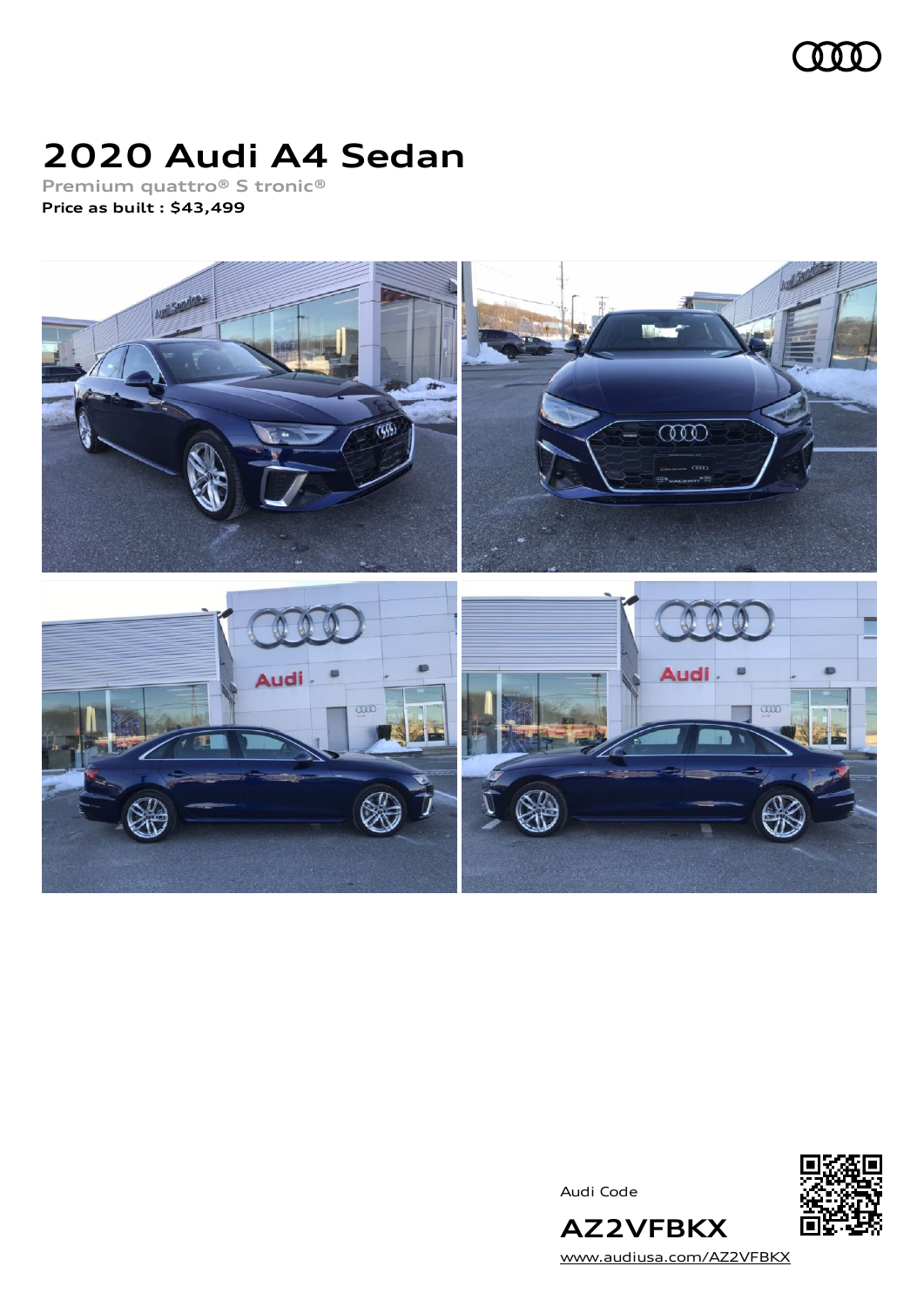## **Summary**

**Audi 2020 Audi A4 Sedan** Premium quattro® S tronic®

**Price as buil[t](#page-8-0)** \$43,499

### **Exterior colour**

Navarra Blue metallic

#### **Interior colour**

| Seats     | Black with Rock Gray stitching |
|-----------|--------------------------------|
| Dashboard | Black                          |
| Carpet    | Black                          |
| Headliner | Gray                           |



### **Further Information**

| Warranty        |             |
|-----------------|-------------|
|                 | No          |
| Mileage         | 8,136 miles |
| Type of vehicle | Used car    |
|                 |             |

**Audi Code**

AZ2VFBKX

**Your configuration on www.audiusa.com** [www.audiusa.com/AZ2VFBKX](https://www.audiusa.com/AZ2VFBKX)

**Commission number** a45532df0a0e09af6359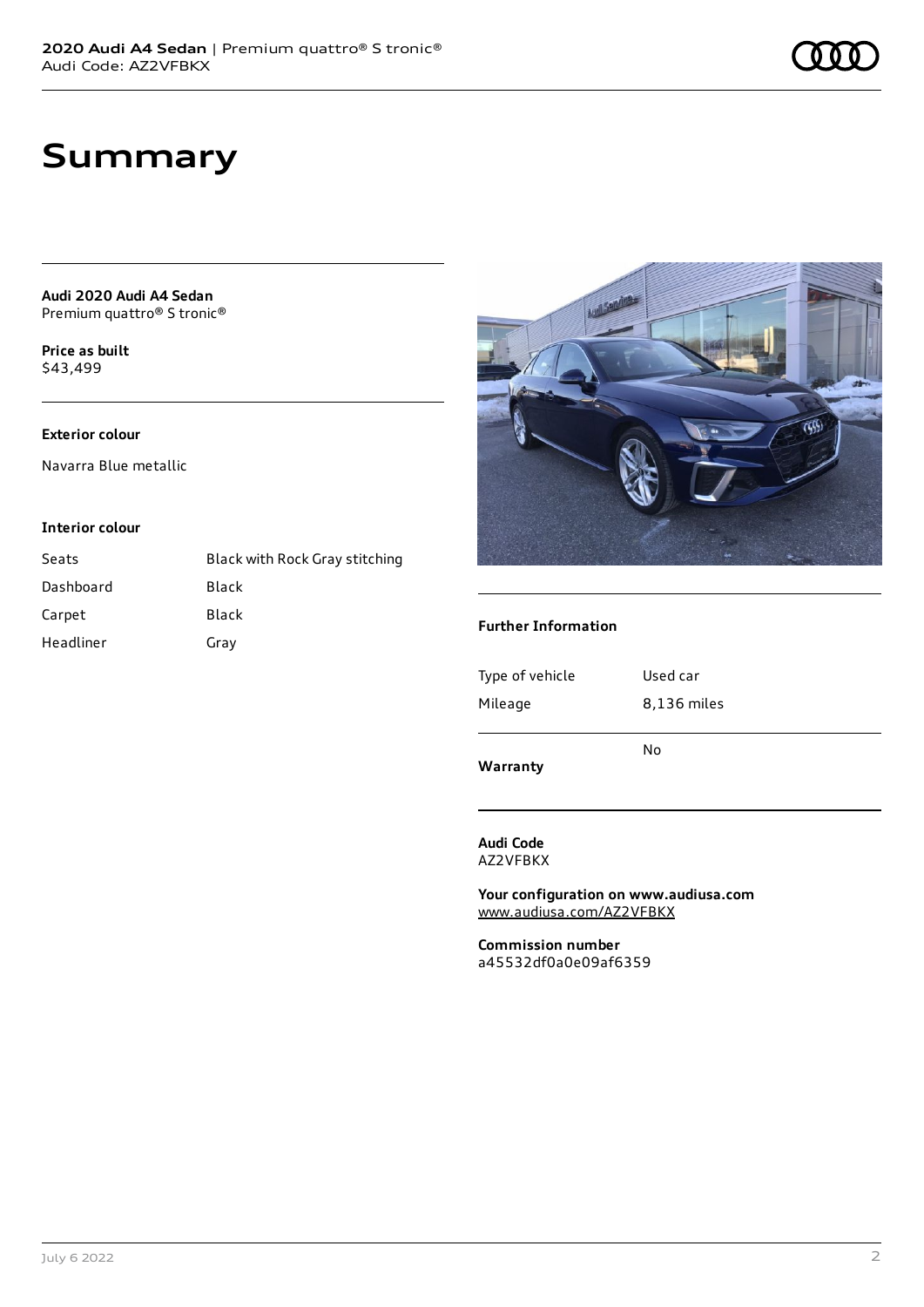# **Equipment**

Navarra Blue metallic

Audi advanced key—keyless start, stop and entry with hands-free trunk release

Power-adjustable, auto-dimming, heated exterior side mirrors with memory

Convenience package

Audi pre sense® rear

Audi side assist with Rear cross traffic assist and Vehicle exit warning

SiriusXM® with 90-day All Access trial subscription







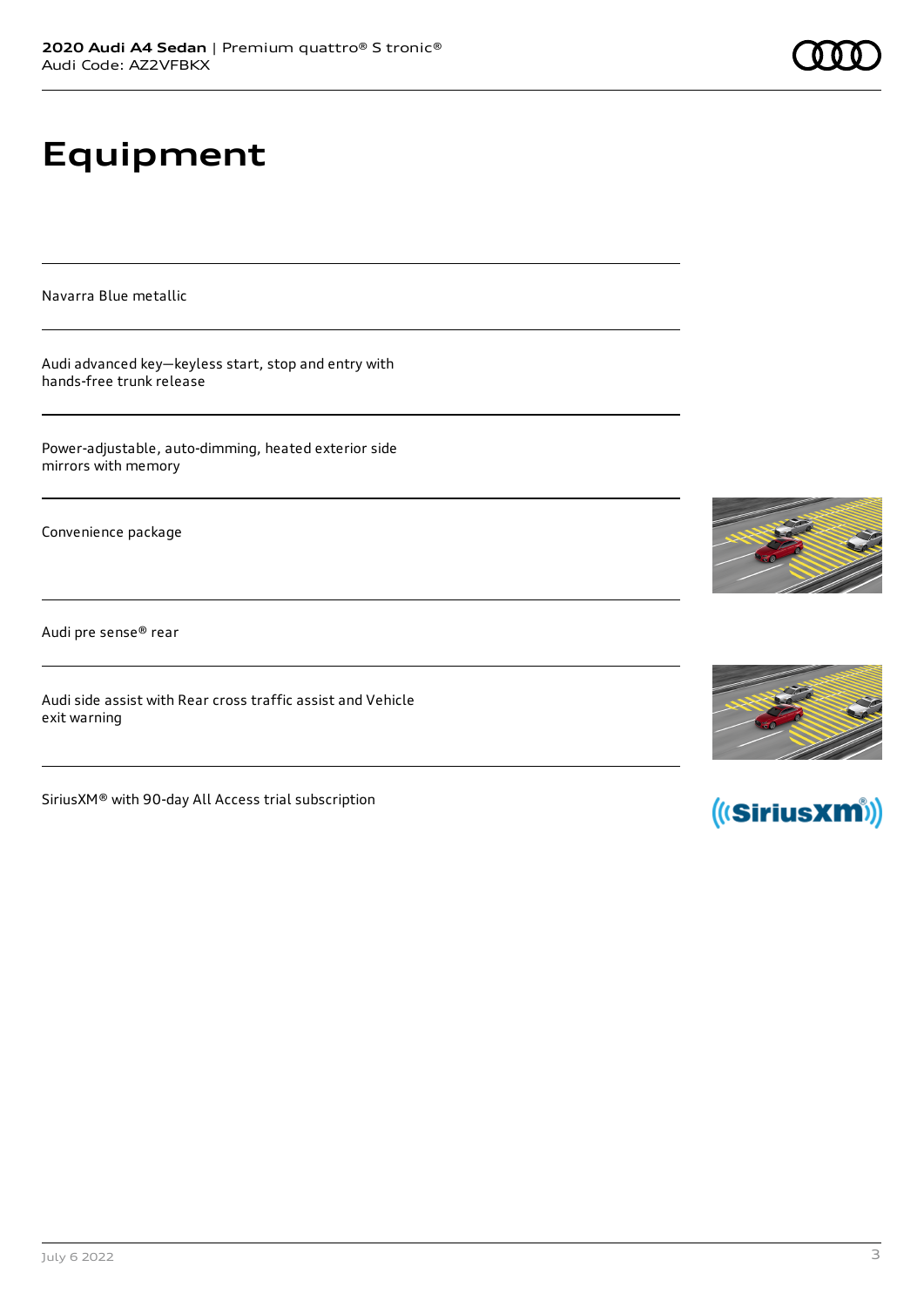# **Standard features**

### **Interior**

| 001             | LED interior lighting (entry, footwell, vanity,<br>door handles, console, ambient)  |
|-----------------|-------------------------------------------------------------------------------------|
| 1XW             | Three-spoke multifunction steering wheel<br>with shift paddles                      |
| 6E3             | Folding front center armrest                                                        |
| 4E2             | Electric tailgate/trunk lid release from inside                                     |
| 5XF             | Driver and front-passenger extendable sun<br>visors with illuminated vanity mirrors |
| 3NT             | Split-folding rear seatback (40/20/40)                                              |
| N1F             | Leather seating surfaces                                                            |
| 4A3             | <b>Heated front seats</b>                                                           |
| 7TL             | Gray Oak Natural Wood inlays                                                        |
| QE1             | Storage package                                                                     |
| 3FE             | Power sunroof                                                                       |
| VT <sub>5</sub> | Illuminated aluminum door sills with S logo                                         |
| 6NO             | Black cloth headliner                                                               |
| <b>9AQ</b>      | Three-zone automatic climate control with<br>digital rear display                   |
| 4L7             | Auto-dimming interior rear view mirror with<br>digital compass                      |

### **Infotainment and Driver Assistance**

| 6K8 | Audi pre sense <sup>®</sup> city                                                   |
|-----|------------------------------------------------------------------------------------|
| 2H1 | Audi drive select <sup>®</sup>                                                     |
| IU1 | Audi smartphone interface                                                          |
| TW3 | Audi connect® CARE assistance and security<br>services (limited time subscription) |
| KA2 | Rearview camera                                                                    |
| 8G1 | High beam assist                                                                   |
|     |                                                                                    |

### **Infotainment and Driver Assistance**

| 9VD | Audi sound system                                                 |
|-----|-------------------------------------------------------------------|
| 9S7 | Driver information system with 7" color<br>display                |
| 9ZX | Preparation for mobile phone (Bluetooth®)<br>with streaming audio |

### **Safety and Security**

| 4UH             | Driver and front passenger dual-stage<br>airbags                                  |
|-----------------|-----------------------------------------------------------------------------------|
| UH1             | Electromechanical parking brake                                                   |
| 8T2             | Cruise control system                                                             |
| VC <sub>2</sub> | Garage door opener (Homelink®)                                                    |
| 6Y2             | Top speed electronically limited to 130 mph                                       |
| 4H5             | Electronic child locks                                                            |
| OZ7             | Speed-sensitive electromechanical power<br>steering system                        |
| 7K6             | Tire pressure monitoring system (TPMS)                                            |
| 4X3             | Advanced Airbag Protection System                                                 |
| 3B7             | ISOFIX child seat mounting and Top Tether<br>anchorage point for outer rear seats |

### **Exterior**

| 0PO              | Dual exhaust outlets                               |
|------------------|----------------------------------------------------|
| 1S1              | Tool kit & car jack                                |
| 1 <sub>B</sub> A | Five-link front and rear independent<br>suspension |
| 8FX              | LED headlights                                     |
| HU9              | 245/40 R18 all-season tires                        |
| 8VM              | LED taillights with dynamic turn signals           |
| 4KC              | Heat-insulating glass for side and rear<br>windows |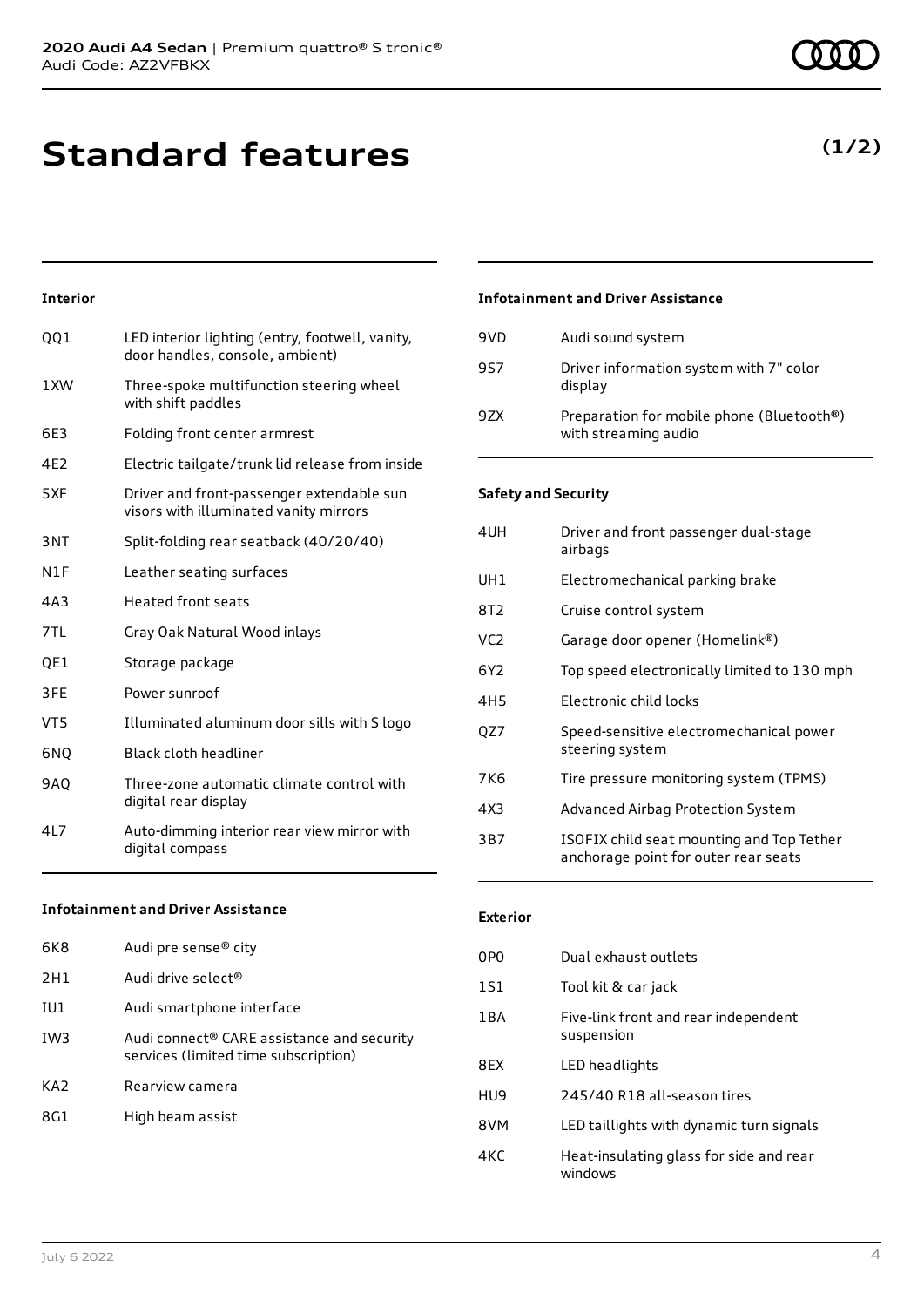**(2/2)**

# **Standard features**

### **Exterior**

- 4ZB Aluminum trim around exterior windows
- 45S 18" Audi Sport® 5-double-spoke design wheels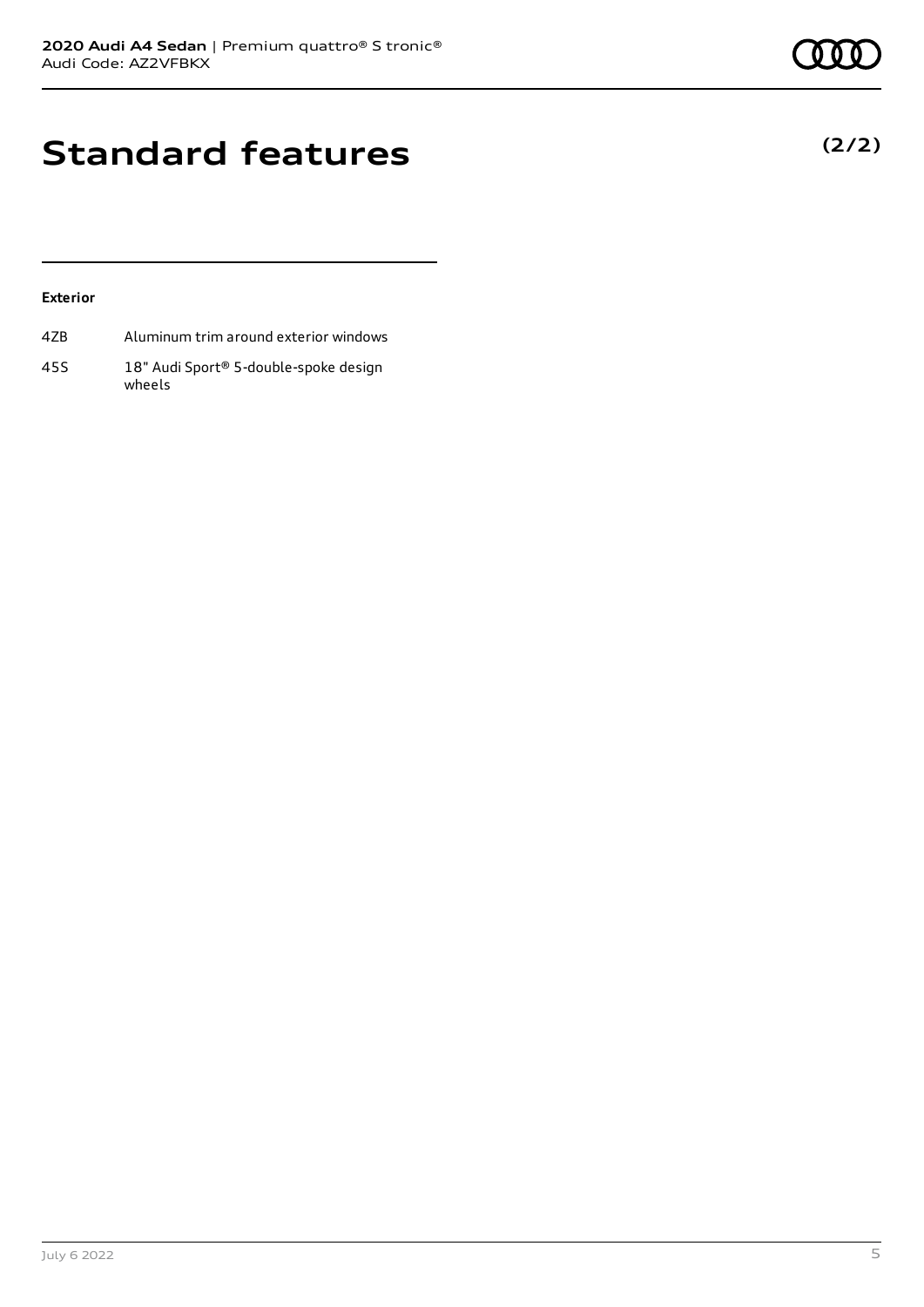# **Dealer remarks**

2020 AUDI A4 NEW BODY STYLE SEDAN QUATTRO 45 TFSI QUATTRO. PREMIUM PACKAGE WITH CONVENIENCE PACKAGE WITH AUDI ADVANCED KEY. REVIEW CAMERA. AUDI SIDE ASSIST WITH PRE SENSE REAR. MEMORY SEAT FOR DRIVER. ALARM SYSTEM WITH MOTION SENSOR. AUDI CERTIFIED PRE-OWNED WITH UP TO 5 YEAR UNLIMITED MILEAGE FACTORY BACKED EXTENDED WARRANTY.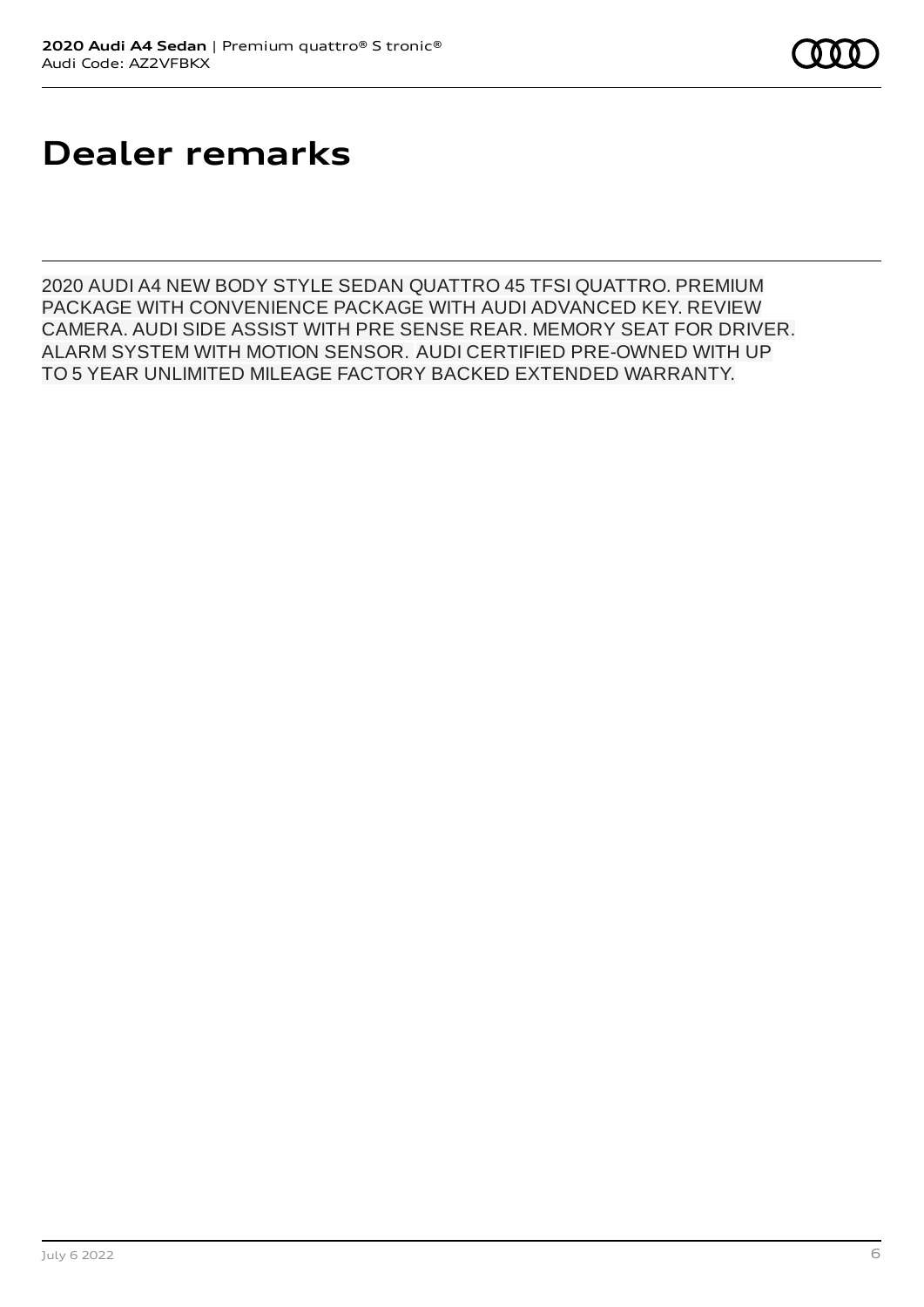

# **Technical Specifications**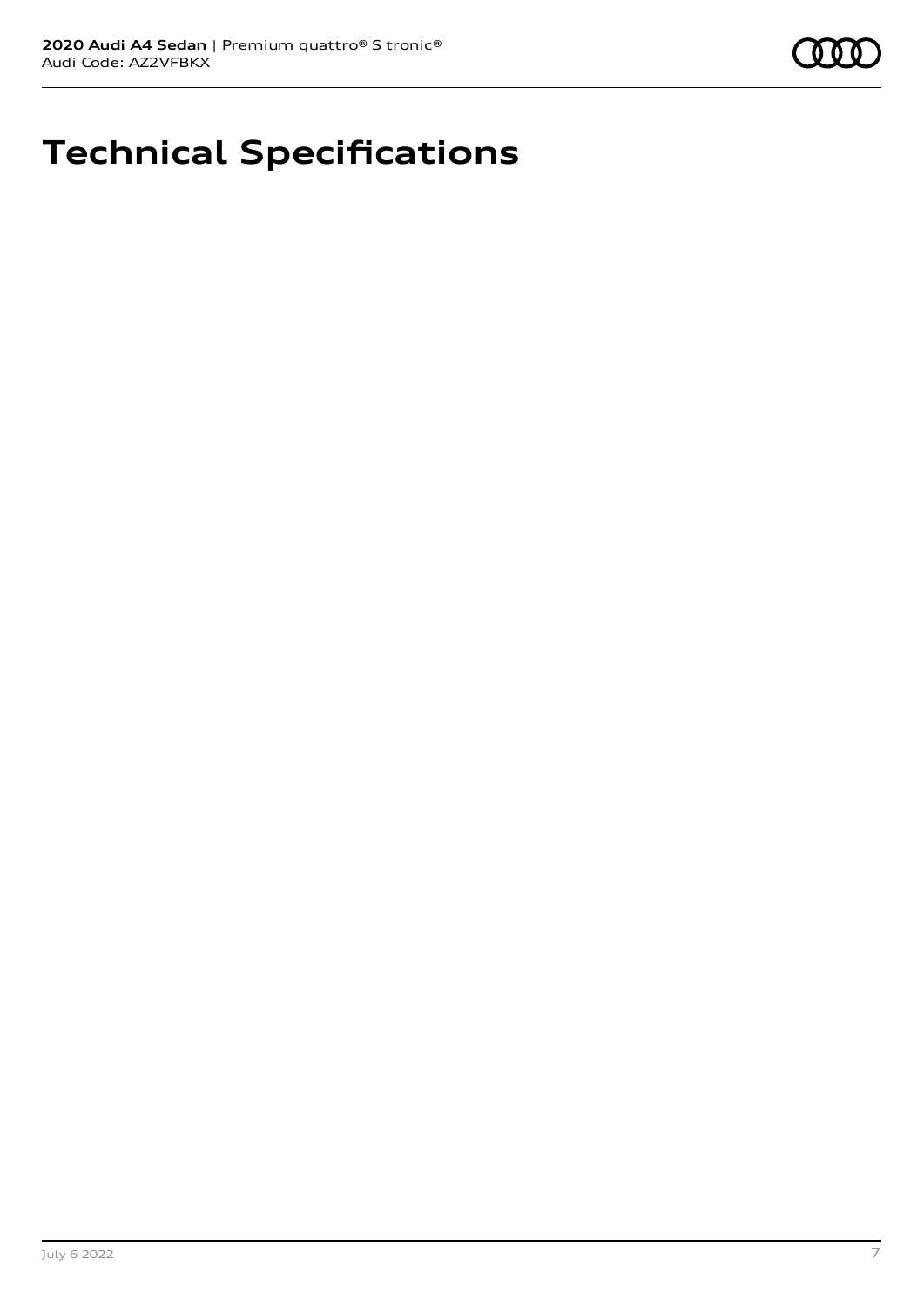# **Contact**

Dealer **Valenti Audi**

600 Straits Tpke 06795 Watertown CT

Phone: +18602748846 FAX: 8602742101

www: [https://www.valentiaudiofwatertown.com](https://www.valentiaudiofwatertown.com/)